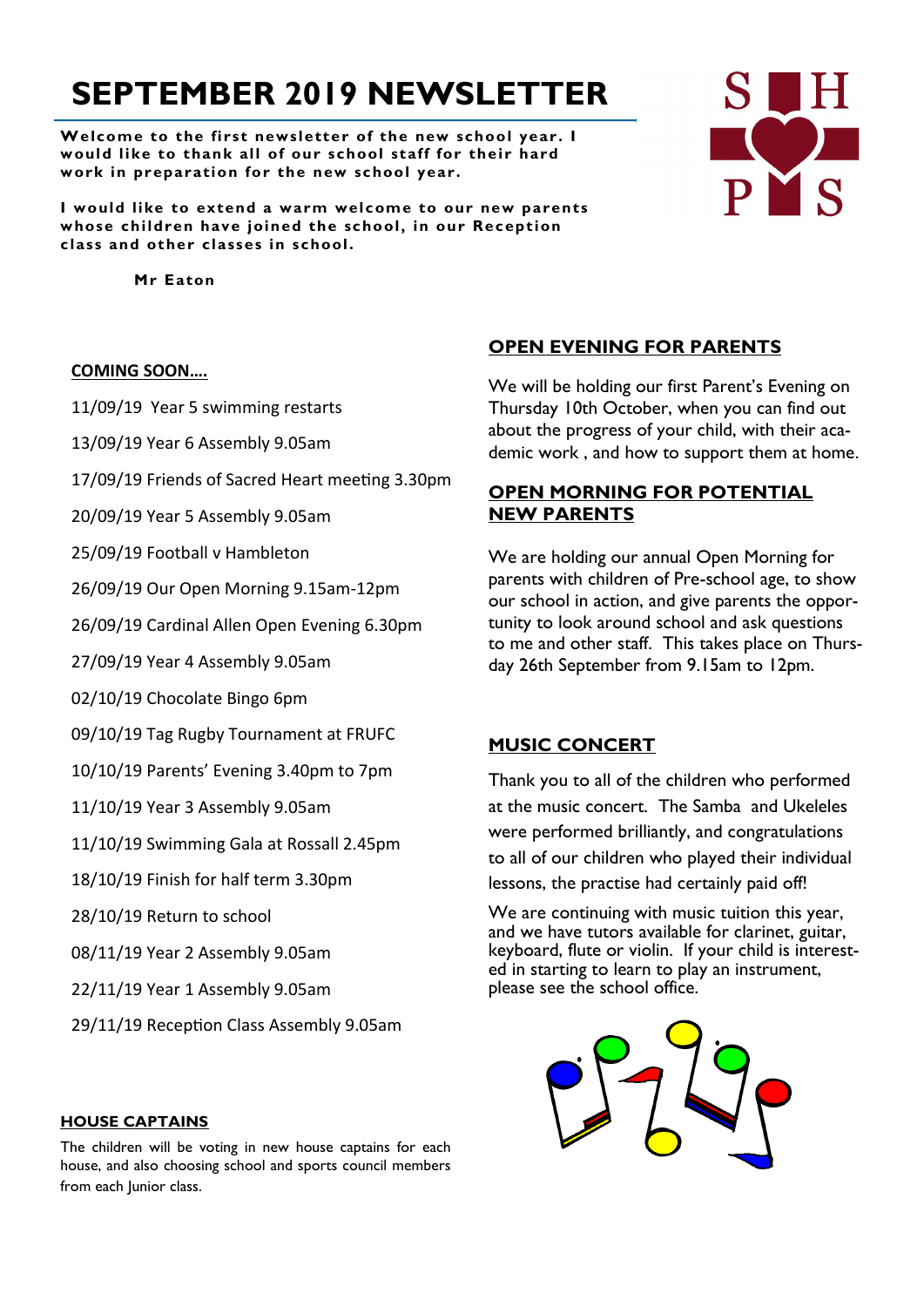## **SEPTEMBER 2019 NEWSLETTER**

#### **FRIENDS OF SACRED HEART**

We have our first meeting of the school year on Tuesday 17th September, and all parents and grandparents are welcome to attend, and share new (and old) ideas for our school and fund raising events.

## **SPORT**

Following the success of our school in sport over the last few years, we intend to continue giving all children opportunities for sport in school. The dedication of our staff and children towards sport has led us to be one of only 150 schools in the country to receive the Platinum Award from Youth Sport, after four years of receiving the Gold Award.

We will be providing this in PE lessons, lunchtime clubs, after school clubs, bringing coaches in for sessions during and after school, and by having our own in-house competitions.

We have lots of clubs starting, and we are involved in the football league starting soon, and the tag rugby tournament in October.

## **CARDINAL ALLEN GCSE RESULTS**

As you may have read in the Gazette and Fleetwood Weekly News, Cardinal Allen's GCSE students achieved good results, with some outstanding performances, including several of our former pupils. The hard work of the staff has paid off, and it shows that with the right attitude to work, Cardinal Allen provide excellent staff to guide students to achieve well. Congratulations to the students and staff of Cardinal Allen!

## **Their Open Evening takes place at 6.30pm on Thursday 26th September 2019.**

## **ADMISSIONS FOR FUTURE YEARS**

If you would like to add your child to the admissions list, please see the School Office, If you have a sibling of a child currently at Sacred Heart, it is still worth registering with us. We also hold registers of interest for 2020 and 2021.

#### **EMERGENCY CONTACTS**

Please can you ensure that you have given school any change of contact details, particularly changing mobile phone numbers. Also, the more contacts listed for a child the easier it is to get in touch regarding your child, particularly in an emergency.

#### **CHOCOLATE BINGO!**

We will be hosting an Autumn Chocolate Bingo, in the school hall on Wednesday 2nd October 2019, starting at 6pm, with lots of chocolate prizes to win!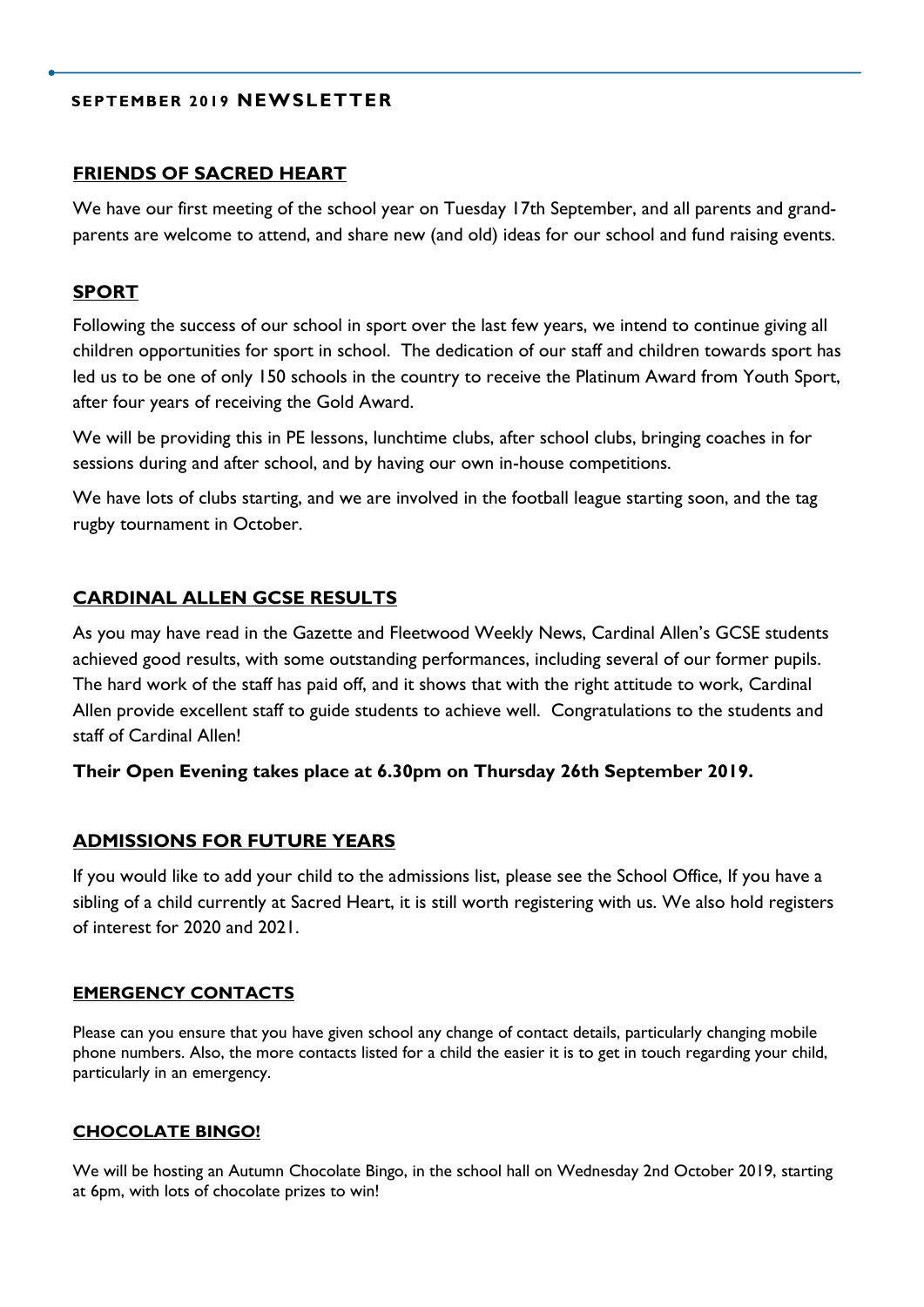# OTHER SCHOOL NEWS

# **BREAKFAST AND AFTER SCHOOL CLUB**

If you need childcare before or after school, please see the school office, or ring Mrs Porter direct on 07538924508. We have extended opening until 6pm. The cost of the morning session is  $£2.75$  and the after school session is £5.50.

The Breakfast Club is open from 7.30am until school time, and children receive food and drinks at both the breakfast and after school clubs.

# **ABSENCES AND APPOINTMENTS**

In addition to no longer being allowed to authorise holiday absences, we are now expected to see evidence of appointments. If your child requires a medical appointment during school time. Please contact school before 9.30am if your child is absent, otherwise the absence could be deemed unauthorised.

# **REMINDERS**

Articles of jewellery are not allowed in school, as they could cause injury to the wearer or another person. **Earrings** have been a constant source of argument and injury in the past. The Local Authority bans them for P.E. and swimming. The Governors of this school have ruled that **no jewellery, other than a wrist watch, can be worn in school. Shoes must be worn as standard uniform. Nail varnish is also not be worn by children.**

## **LOST PROPERTY**

Please can all property and clothing belonging to your children have their names written or sewn in.

## **HAIR**

Please use plain hair bands and clips for children's hair. Fashion bows or headbands are not part of our school uniform. Please can long hair be tied back.

At Sacred Heart, Mohican hairstyles and shaved patterns into hair are not acceptable.

## **MEDICINES**

Please make sure that the medicines permission form has been completed if your child needs prescribed medicine in school. If you need a form (for prescribed medicines only), please contact the school office or see Mrs. Bowden